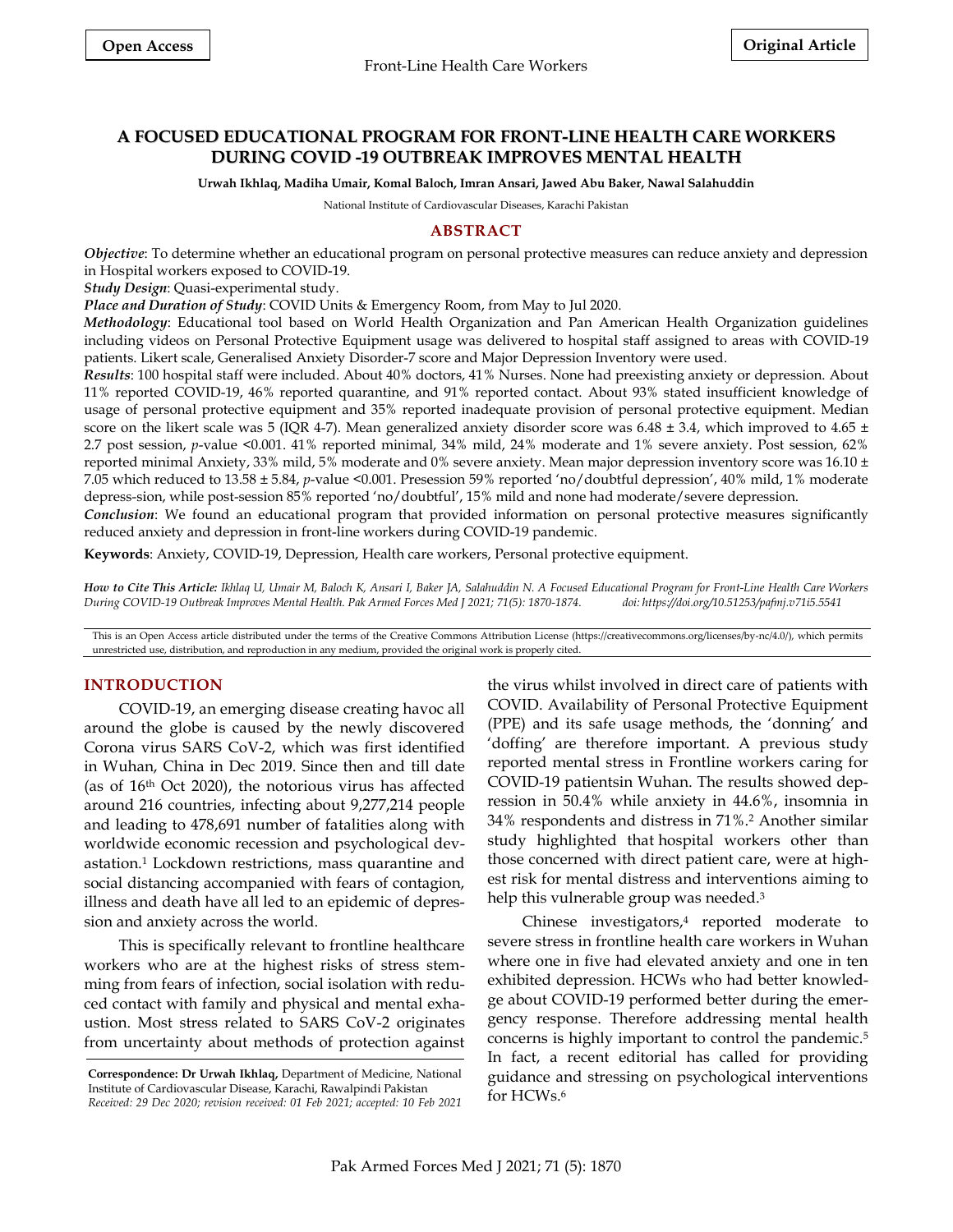Validated general screening instruments to measure the psychological state of personnel include depression, anxiety and stress scale (DASS), hamilton anxiety scale (HAMA), hamilton depression score (HAMD), generalized anxiety disorder GAD 7 score, major depressive inventory (MDI), impact of events scale-revised (IES-R). COVID-19 specific scales have also been developed, namely; COVID-19 stress scale (CSS), perceived stress scale modified for COVID-19 (PSS-10-C), COVID-19 peri-traumatic distress index (CPDI), COVID-19 related psychological distress in healthy public (CORPD), anxiety of COVID scale (CAS), fear of COVID-19 scale (FC-19 S), obsession with COVID-19 scale (OCS), COVID-19 phobia scale (C19 P-S), post COVID-19 functional status scale (PCFS). 7 Investigators in a study from Singapore examined psychological distress, depression, anxiety, and stress experienced by health care workers in the midst of the COVID-19 outbreak using DASS-21 and IES-R, <sup>8</sup> while GAD 7 scoring was used to assess the level of anxiety among doctors during COVID-19 pandemic and the associated risk factors. 9

Insufficient knowledge of and access to personal protective equipment leads to stress and anxiety amongst healthcare workers which can possibly be minimized by educating them about necessary steps of Donning and Doffing and by answering to their queries regarding COVID-19.

# **METHODOLOGY**

We carried out a quasi-experimental study from May to July 2020. The study design was approved by the institutional Research Ethics Committee (ERC approval reference number: ERC-17/2020). Informed consent to participate and publish was obtained. The study has been performed in accordance with the ethics standards laid down in the 1964 Declaration of Helsinki and its later amendments.

**Inclusion Criteria:** Adult hospital workers working in units with exposure to COVID-19 patients were included. These included doctors, nurses, technicians, housekeeping staff, unit receptionists.

**Exclusion Criteria:** Those with a history of a prior major depression or an anxiety disorder were excluded.

 Results of a study conducted by Lai *et al,* <sup>2</sup> showed depression in 50.4% while anxiety in 44.6% among health care workers exposed to COVID-19, taking 44.6% as prevalence guess, at 95% confidence level, and 10%

margin of error, sample size of n=95 was calculated, however, a total of 100 hospital workers were recruited for this study. Non-probability consecutive sampling technique was used.

Hospital workers were asked to fill out a validated questionnaire that included questions on concerns about COVID-19. They were then assessed for awareness about the disease using the likert scale followed by an evaluation of mental healthiness with validated tools; Generalized Anxiety Disorder GAD-7 score and Major depressive Inventory (MDI).

Anxiety was assessed using the GAD-7 (Generalized Anxiety), 10-12 Score that rapidly screens for the presence of a clinically significant anxiety disorder and objectively determines symptom change over time. The scoring was done by questions that inquired about symptoms of anxiety, severity of which was assessed by Likert scale 0 to 3 with 0 referring to having symptoms 'not at all', 1 for symptoms 'less than half of the days', 2 for symptoms 'more than half the days' and 3 for symptoms 'nearly every day'. The sum of scores indicated the level of anxiety, grading it to level 'minimal' if score was between 0-4 , 'mild' if score was 5-9, 'moderate' with score of 10-14 and 'severe' with score 15-21. The Urdu translated version of GAD 7 that is already validated, <sup>13</sup> was used wherever needed.

Depression was assessed by the Major Depression Inventory (MDI score), 14,15 which screens for and can help objectify and rate the severity of depression. Major Depressive Inventory Scoring includes 10 items questioning about symptoms regarding depression. Each is scored on a Likert scale 0 to 5, with 0 score referring to 'at no time' and 5 referring to 'at all times'. For items 8a vs. 8b and 10a vs. 10b, the highest score on a or b is used. The ten items were then summed up to give a total score for Depression severity 0-5 standardized as 'No or doubtful depression' when total score was between 0-20, 'mild' with score of 21-25, 'moderate' when between 26-30 and 'severe' when between 31-50. These MDI questions were translated in general Urdu terms easily understandable and applicable to the general public.

An educational session on standard personal protective measures was conducted in a lecture format that included a multimedia presentation with reference to guidelines formed by WHO (World Health Organization) and PAHO (Pan American Health Organization). 16,17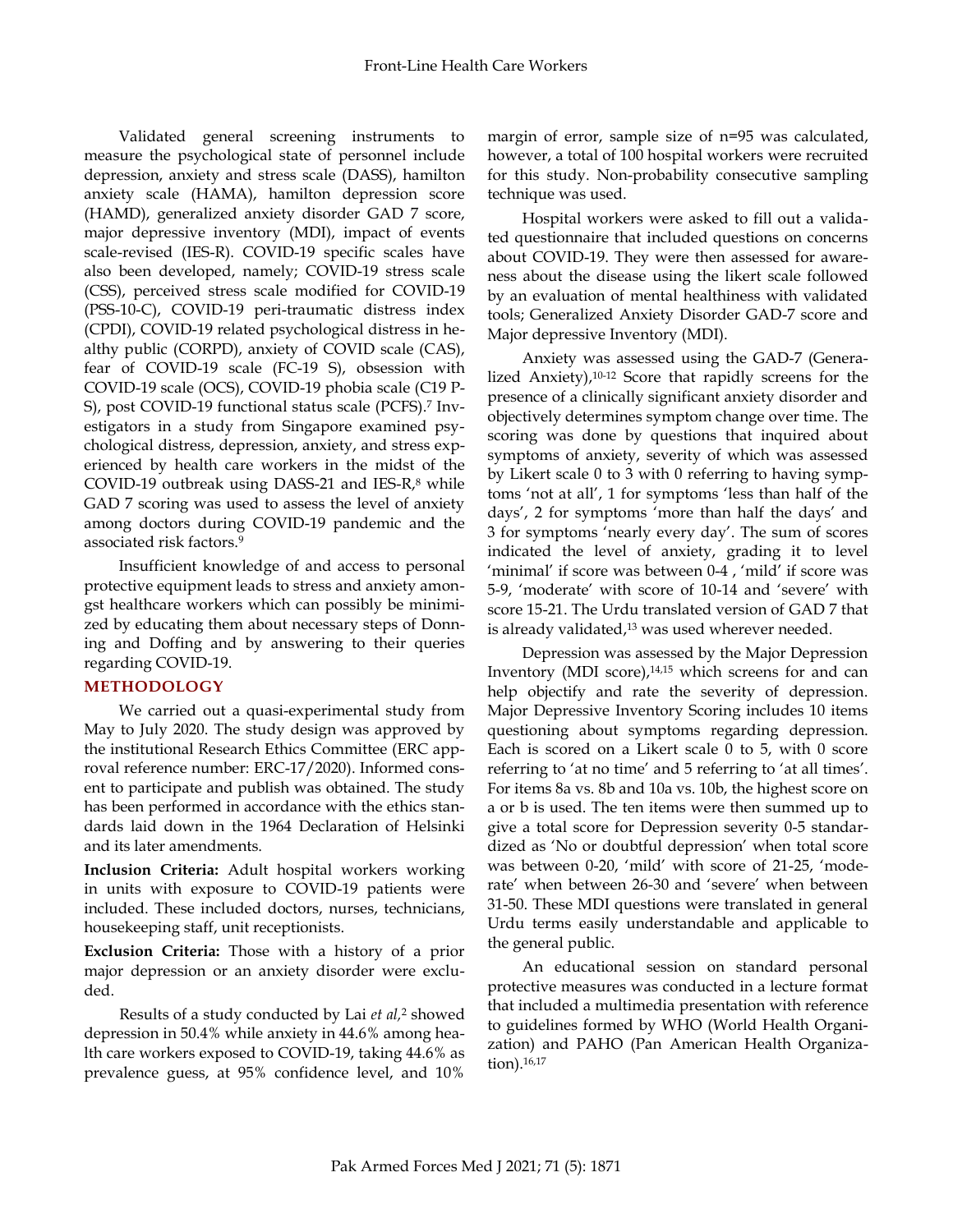Standard operating procedures were followed during the educational sessions to ensure appropriate social distancing. The sessions included hands on teaching of appropriate Donning and Doffing technique of PPE and the staff was provided opportunities for a question and answer session.

After the educational session, the participants were again evaluated using the MDI and GAD 7 instruments. This was not done immediately but at 2-4 weeks later.

Continuous data is reported as means with standard deviation or medians with IQR. Categorical data is reported as proportions. Chi square test or Student t-test for paired samples were used to compare preeducational and post-educational session variables. The *p*-value of ≤0.05 was considered as statistically significant. All data was analyzed using Statistical Package for Social Sciences version 22.

## **RESULTS**

A total of 100 hospital staff assigned to COVID Unit, Emergency Room, Surgical areas (including Surgical ICU and Operating Theatre), Cardiology Units (ICU and Cath Lab) were surveyed. About 100 percent of respondents were routinely dealing with COVID-19 patients. Distribution of respondents is shown in Figure-1.



*<sup>\*</sup>Includes Housekeeping, Porters, Technicians* **Figure: Distribution of respondents.**

About 71% were male. Zero percent respondents had preexisting anxiety or depression on screening. About 9% had previous experience of dealing with public health emergencies. Regarding COVID-19, 71% felt they had adequate knowledge at time of survey on the Knowledge likert scale; median score was 5 (IQR 4- 7) (Figure-2).

About 11% had been previously infected and 46% had been quarantined for exposure, 74% reported an infected colleague and 17% reported an infected family



**Figure-2: Distribution of knowledge responses on Likert scale.**

member. 33% reported 'fear of death' if they acquired infection and 100 percent worried about transmitting infection to their loved ones. Regarding Use of PPE, 35 percent reported inadequate provision of PPE in their unit and 93 admitted having insufficient knowledge of use of PPE.

A significant decline in the post session mean GAD score was observed ( $p$ <0.001) with mean difference of 1.83 (95% CI: 1.48-2.17). Post-session categorization of GAD score showed significant improvement in severity of anxiety, significant decline in postsession mean MDI score was observed (*p*<0.001) with mean difference of 2.52 (95% CI: 2.0-3.02). Post-session categorization of MDI score showed significant improvement in severity of depression, as shown in the Table.

**Table: Comparison pre and post session generalized anxiety disorder and major depression inventory results.**

|                         | <b>Phase</b>       |                     | $p-$    |
|-------------------------|--------------------|---------------------|---------|
|                         | <b>Pre-Session</b> | <b>Post-Session</b> | value   |
| Generalized             | $6.48 \pm 3.44$    | $4.65 \pm 2.76$     | < 0.001 |
| <b>Anxiety Disorder</b> |                    |                     |         |
| Minimal                 | 41 (41%)           | 62(62%)             |         |
| Mild                    | 34 (34%)           | 33 (33%)            | < 0.001 |
| Moderate                | 24 (24%)           | 5(5%)               |         |
| Severe                  | 1(1%)              |                     |         |
| Major Depression        | $16.1 \pm 7.06$    | $13.58 \pm 5.84$    | < 0.001 |
| Inventory               |                    |                     |         |
| No or doubtful          |                    | 85 (85%)            |         |
| depression              | 59 (59%)           |                     |         |
| Mild depression         | 40 (40%)           | 15 (15%)            | < 0.001 |
| Moderate                |                    |                     |         |
| depression              | 1(1%)              |                     |         |

## **DISCUSSION**

We found that a significant number of frontline HCWs were stressed because of insufficient knowledge of the usage of and access to PPE. An educatio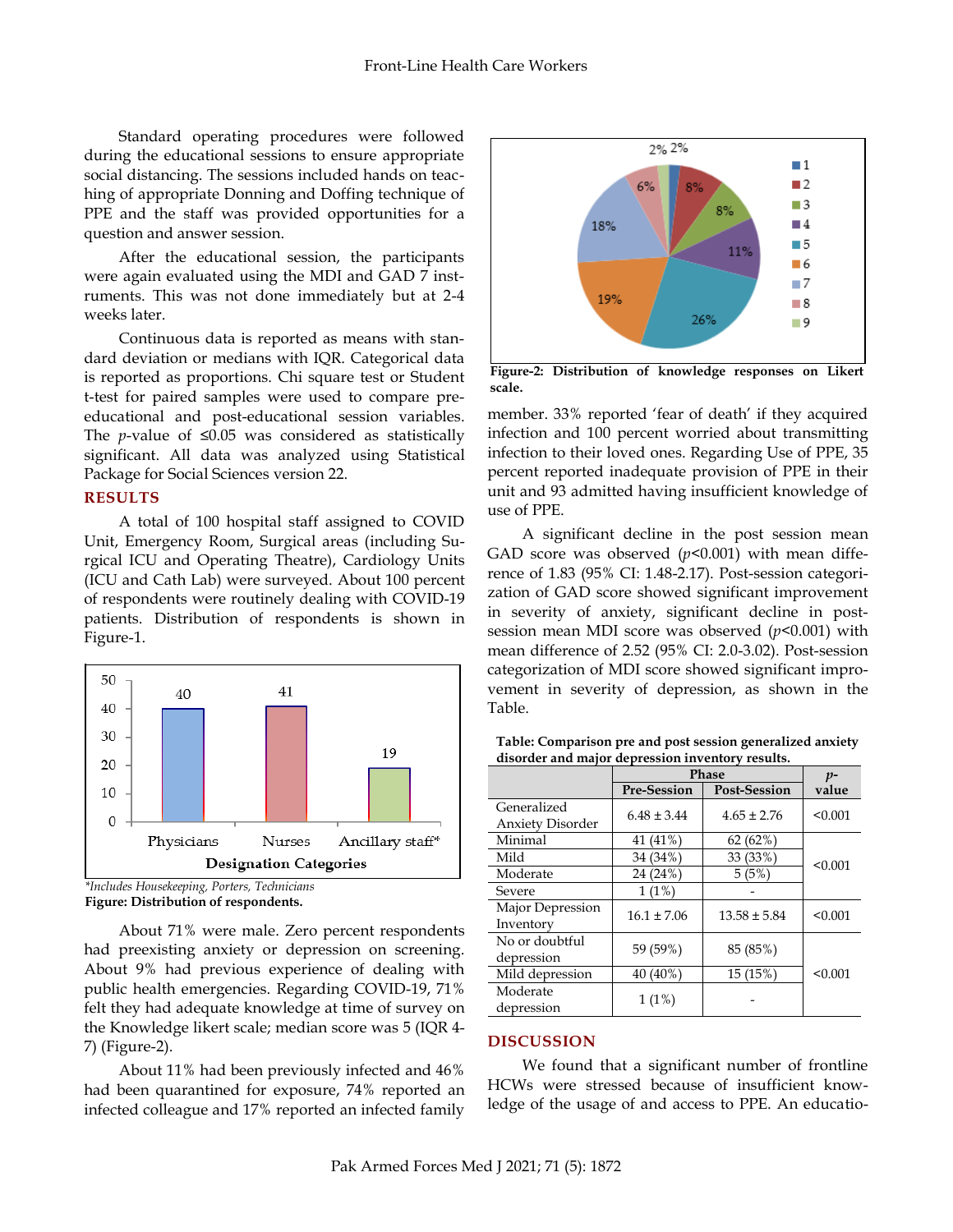nal program oriented to PPE usage and dispelling myths about COVID-19, significantly decreased anxiety levels amongst the participants. Similarly, the MDI scoring assessment showed that after the educational session, a significant proportion showed an appreciable change in the grade of depression.

Ruotsalainen *et al*, <sup>18</sup> reviewed 58 RCTs from the Cochrane Data Base that reviewed the effectiveness of organization-directed and person-directed interventions in preventing work-place stress in health care workers. They found that person-directed interventions (Cognitive Behavioral Therapy, meditation, massage are as useful as organization–directed interventions (change of working conditions and schedule, increasing communication skills, support). For this reason, in our study, we developed an educational program to relieve stress in hospital personnel.

With relevance to COVID-19 and reducing mental stress of healthcare workers, of out 59 studies, only 6 used an intervention. <sup>19</sup> Sometargeted organizational adjustments, some facilitated collegial support, and some were addressing individual complaints or strategies of quarantining, establishing telephone-based hotlines for psychological support of HCWs and guidance on personal protective equipment. Hong *et al,* <sup>20</sup> reported on a "comprehensive psychological intervention" for healthcare workers directly exposed to COVID-19. This involved an adjustment in shift work with a 2-week work schedule followed by a 2-week quarantine. Chen *et al,* <sup>21</sup> reported on the results of a telephone-based support system. However, healthcare workers reported needing personal protective equipment and rest, not time with a psychologist. Schulte *et al*. <sup>22</sup> developed a video system to provide targeted individual professional support. Chung and Yeung, <sup>23</sup> also developed an online questionnaire targeting psychological support whilst Jiang *et al*. <sup>24</sup> described one-onone "psychological crisis intervention" for healthcare workers.

Unfortunately, none of these studies assessed the effects of their interventions. <sup>19</sup> In our study, we not only developed an educational program targeting needs identified by previous reports, but we also assessed the mental health of our respondents both before and after the intervention.

In a qualitative inquiry by Munawwar *et al,* 25,15 HCWs directly dealing with COVID-19 patients were interviewed. They found that healthcare workers practiced, and even recommended to others ,strategies to cope up with mental stress which included limiting media exposure, limiting sharing of COVID duty details with other colleagues, using religious beliefs to help with coping, and focusing on altruism and empathy for patients and their families and passion to support resilience amongst health care workers. Based on their results, our educational program was designed to be delivered by colleagues working at the same unit and was culturally appropriate.

A major strength of our study is that we included all hospital workers, both medical personnel and nonmedical personnel, with improved mental health seen in both groups after the educational intervention. In addition, though other investigators have focused on mental health issues, we have not been able to find any other reports of specific assessments of the impact of an intervention that aimed to improve mental health in HCWs exposed to COVID-19.

## **LIMITATIONS OF STUDY**

A possible limitation of our study was that not all 100 participants could be assessed together at the same educational session due to precautions taken to implement SOPs to prevent COVID-19 spread amongst the participants. Sessions were conducted at different times and the post-session evaluation was done at 2 weeks for some and at 4 weeks' for others instead of all being done specifically at 2 weeks.

### **CONCLUSION**

We found that an educational program providing information on personal protective measures significantly reduced anxiety and depression in front-line workers during COVID -19 pandemic.

### **Conflict of Interest:** None.

### **Authors' Contribution**

UI: Conception, design, drafting, MU: Conception, design, review, KB: Design, drafting, data acquisition, IA: Drafting, data acquisition, JAB: Conception, supervision and interpretation, NS: Conception, supervision & interpretation.

## **REFERENCES**

- 1. Worldometer. Reported Cases and Deaths by Country, Territory 2020, [Internet] Available from: https://www. worldometers. info/coronavirus/?fbclid=IwAR3qSM\_h4JZq4zKIarVnjsmxeJdE 3LU8AqwztYpG5zR9AtTj5vs2AGvraaQ#countries [Accessed on : October16, 2020].
- 2. Lai J, Ma S, Wang Y, Cai Z, Hu J, Wei N, et al. Factors Associated With Mental Health Outcomes Among Health Care Workers Exposed to Coronavirus Disease 2019. JAMA Netw Open 2020; 3(3): e203976.
- 3. Tan BYQ, Chew NWS, Lee GKH, Jing M, Goh Y, Yeo LLL, et al. Psychological Impact of the COVID-19 Pandemic on Health Care Workers in Singapore. Ann Intern Med 2020; 173(4): 317-320.
- 4. Du J, Dong L, Wang T, Yuan C, Fu R, Zhang L, et al. Psychological symptoms among frontline healthcare workers during COVID-19 outbreak in Wuhan. Gen Hosp Psychiatry 2020; 67(2): 144-145.